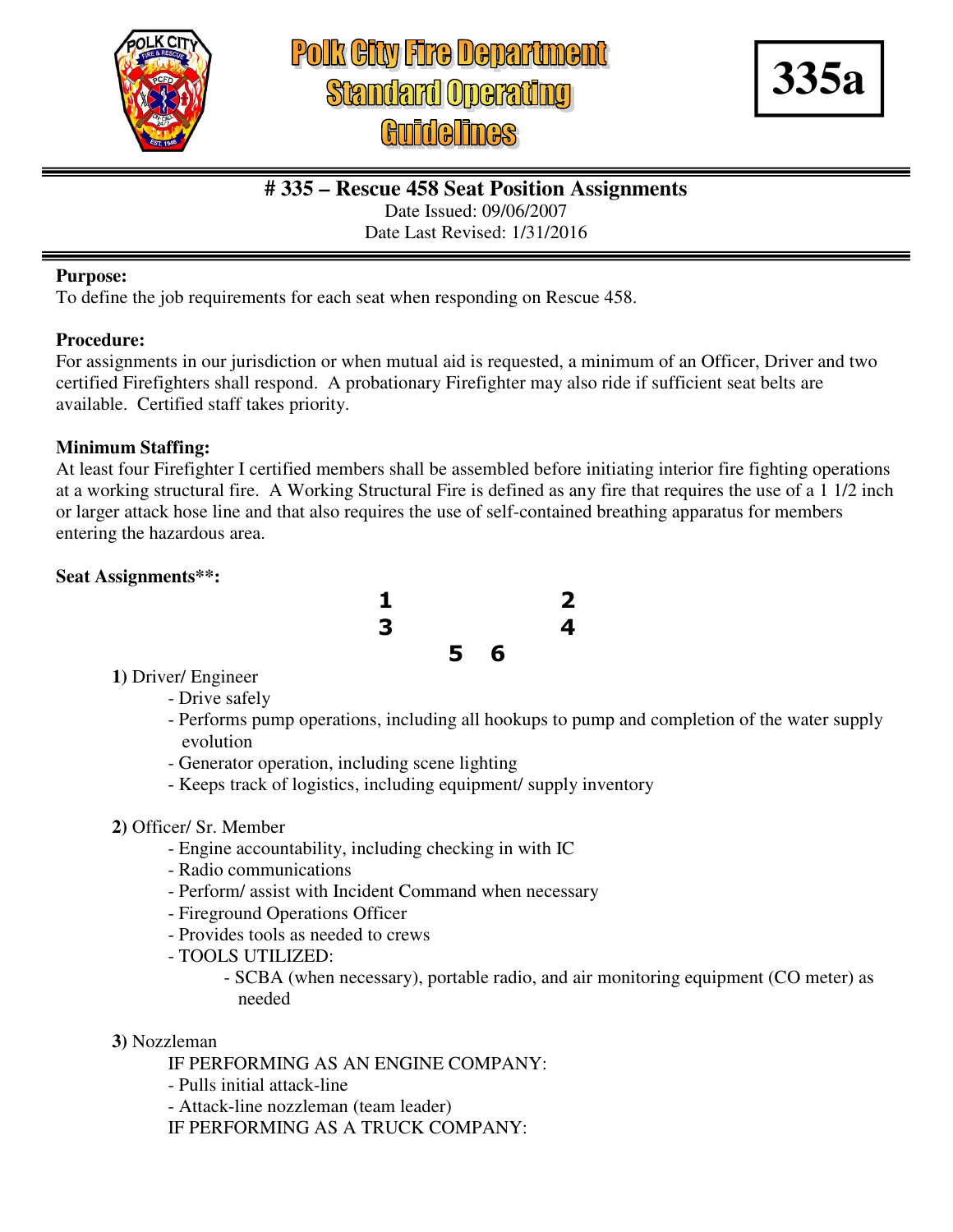

# **Polk City Fire Department Standard Operating idelines**



# **# 335 – Rescue 458 Seat Position Assignments**

Date Issued: 09/06/2007

Date Last Revised: 1/31/2016

- Throw ground ladder(s)
- Provide ventilation
- Search and rescue (team leader)
- TOOLS UTILIZED:
	- SCBA, Thermal Imaging Camera, and handlight

# **4)** Water Supply

IF PERFORMING AS AN ENGINE COMPANY:

- Provides hydrant/water supply
- Assists with feeding initial hoseline to attack-line personnel
- Assist in stretching backup hoseline
- Serve as backup on backup line

IF PERFORMING AS A TRUCK COMPANY:

- Throw ground ladder(s)
- Provide ventilation
- Search and rescue
- TOOLS UTILIZED:
	- SCBA, ladder(s), irons, hand tools/ forcible entry tools, and portable radio

## **5)** Backup

IF PERFORMING AS AN ENGINE COMPANY:

- Assists with pulling initial attack line
- Backup on initial attack-line
- IF PERFORMING AS A TRUCK COMPANY:
- Throw ground ladder(s)
- Provide ventilation
- Search and rescue
- TOOLS UTILIZED:

- SCBA, irons, hand tools/ forcible entry tools, and portable radio

## **6)** Break Hose

IF PERFORMING AS AN ENGINE COMPANY:

- Break supply hose at rear of apparatus and assist driver with hookup
- Assists with feeding hoseline to initial attack-line personnel
- Pulls backup hoseline
- Serve as nozzleman on backup line (team leader)

IF PERFORMING AS A TRUCK COMPANY:

- Throw ground ladder(s)
- Provide ventilation
- Search and rescue